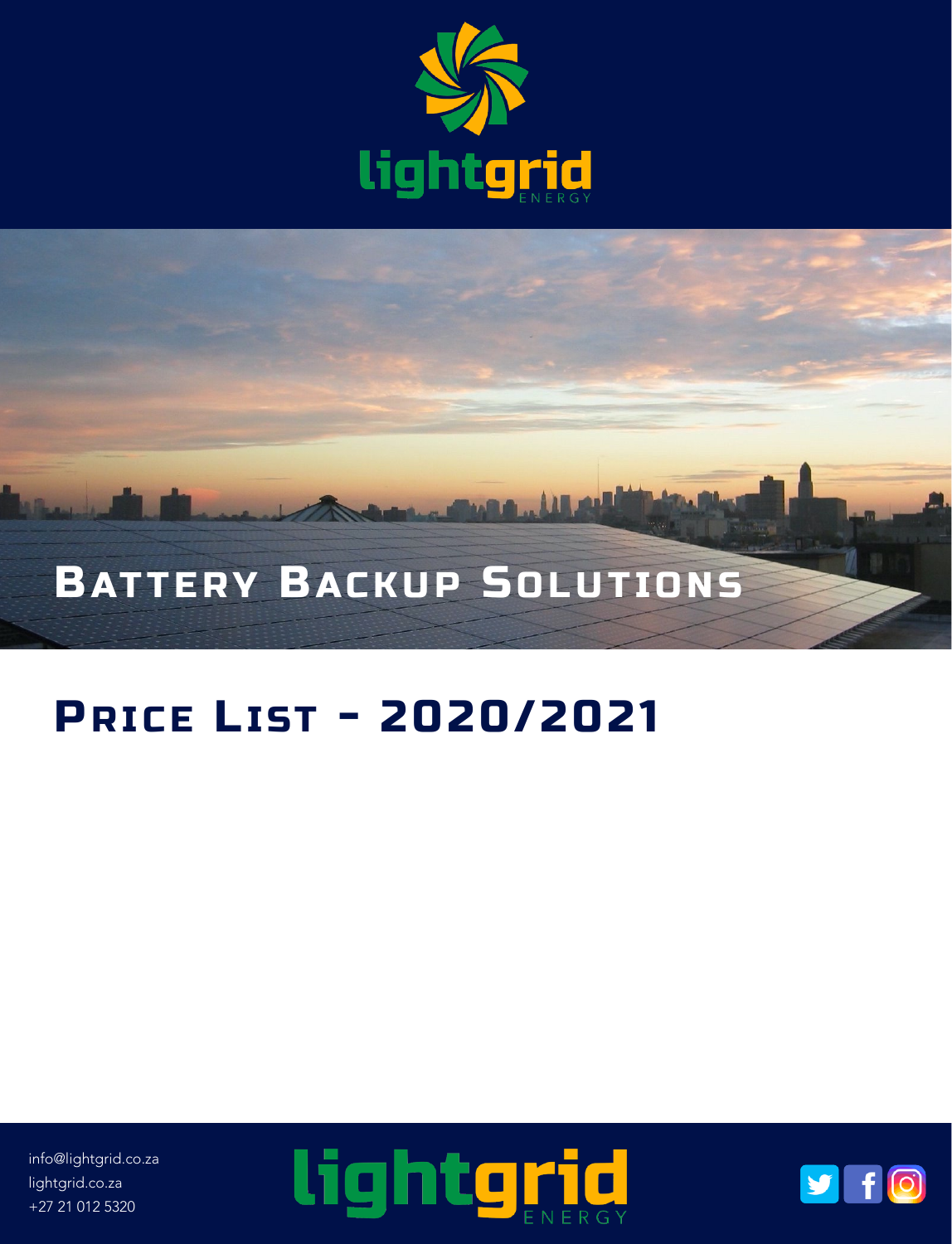## lightgrid

## **OUR UPS R ANGE**

- True double-conversion
- Output power factor 0.8
- Wide input voltage (110 V 300 V)
- Converter mode available
- ECO mode for energy saving (Only available for 1-3KVA)
- Generator compatible
- Adjustable battery number only available for 6K and up models
- Smart SNMP works well with either USB or RS-232 together
- Emergency power off function (EPO) only available for 6K/10K models
- Adjustable charging current via LCD or software (1A~6A) only available for 6K/10K models
- Optional 1KL-12V, 12A charger available. (Please check sales directly)
- Optional output factor 0.9 (Please check sales directly)

Available as rack mount, or tower versions Range from 1kVA to 10kVA

Voltronic Power **Advancing Power** 



info@lightgrid.co.za lightgrid.co.za +27 21 012 5320